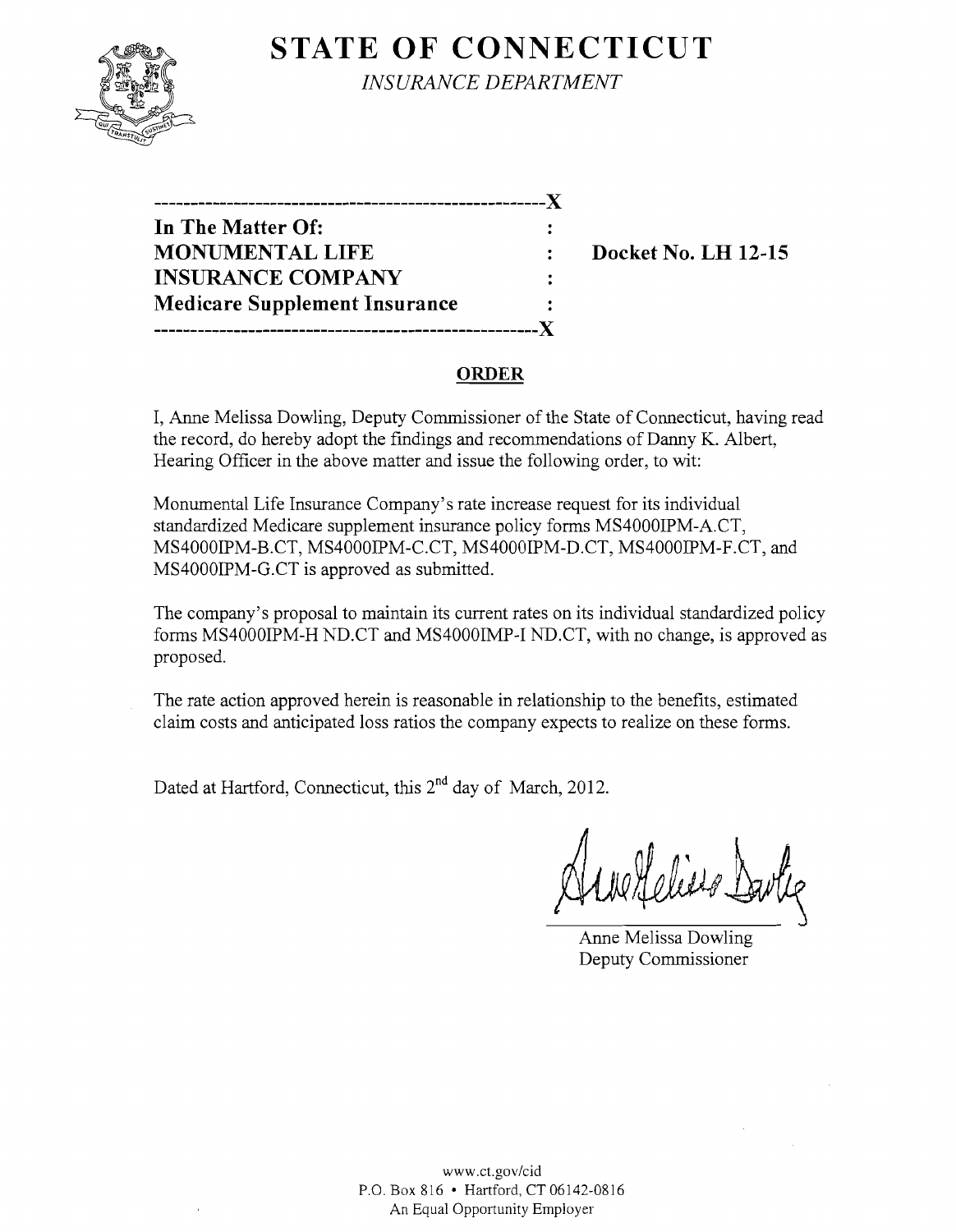# **STATE OF CONNECTICUT**



*INSURANCE DEPARTMENT* 

| In The Matter Of:                    |  |
|--------------------------------------|--|
| <b>MONUMENTAL LIFE</b>               |  |
| <b>INSURANCE COMPANY</b>             |  |
| <b>Medicare Supplement Insurance</b> |  |
|                                      |  |

**Docket No. LH 12-15** 

#### **PROPOSED FINAL DECISION**

### 1. **INTRODUCTION**

The Insurance Commissioner of the State of Connecticut is empowered to review rates charged for individual and group Medicare supplement policies sold to any resident of this State who is eligible for Medicare. The source for this regulatory authority is contained in Chapter 700c and Section 38a-495a of the Connecticut General Statutes.

After due notice a hearing was held at the Insurance Department in Hartford on February 16,2012 to consider whether or not the rate increase requested by Monumental Life Insurance Company on its individual standardized Medicare supplement business should be approved.

No members from the general public attended the hearing.

No representatives from Monumental Life Insurance Company attended the hearing.

The hearing was conducted in accordance with the requirements of Section 38a-474, Connecticut General Statutes, the Uniform Administrative Procedures Act, Chapter 54 of the Connecticut General Statutes, and the Insurance Department Rules of Practice, Section 38a-8-1 et seq. of the Regulations of Connecticut State Agencies.

A Medicare supplement (or Medigap) policy is a private health insurance policy sold on an individual or group basis which provides benefits that are additional to the benefits provided by Medicare. For many years Medicare supplement policies have been highly regulated under both state and federal law to protect the interests of persons eligible for Medicare who depend on these policies to provide additional coverage for the costs of health care.

Effective December 1, 2005, Connecticut amended its program of standardized Medicare supplement policies in accordance with Section 38a-495a of the Connecticut General Statutes, and Sections 38a-495a-1 through 38a-495a-21 of the Regulations of Connecticut Agencies. This program, which conforms to federal requirements, provides that all insurers offering Medicare supplement policies for sale in the state must offer the basic "core" package of benefits known as Plan A. Insurers may also offer anyone or more of eleven other plans (Plans B through L).

> www.CLgov/cid P.O. Box 816 • Hartford, CT 06142-0816 An Equal Opportunity Employer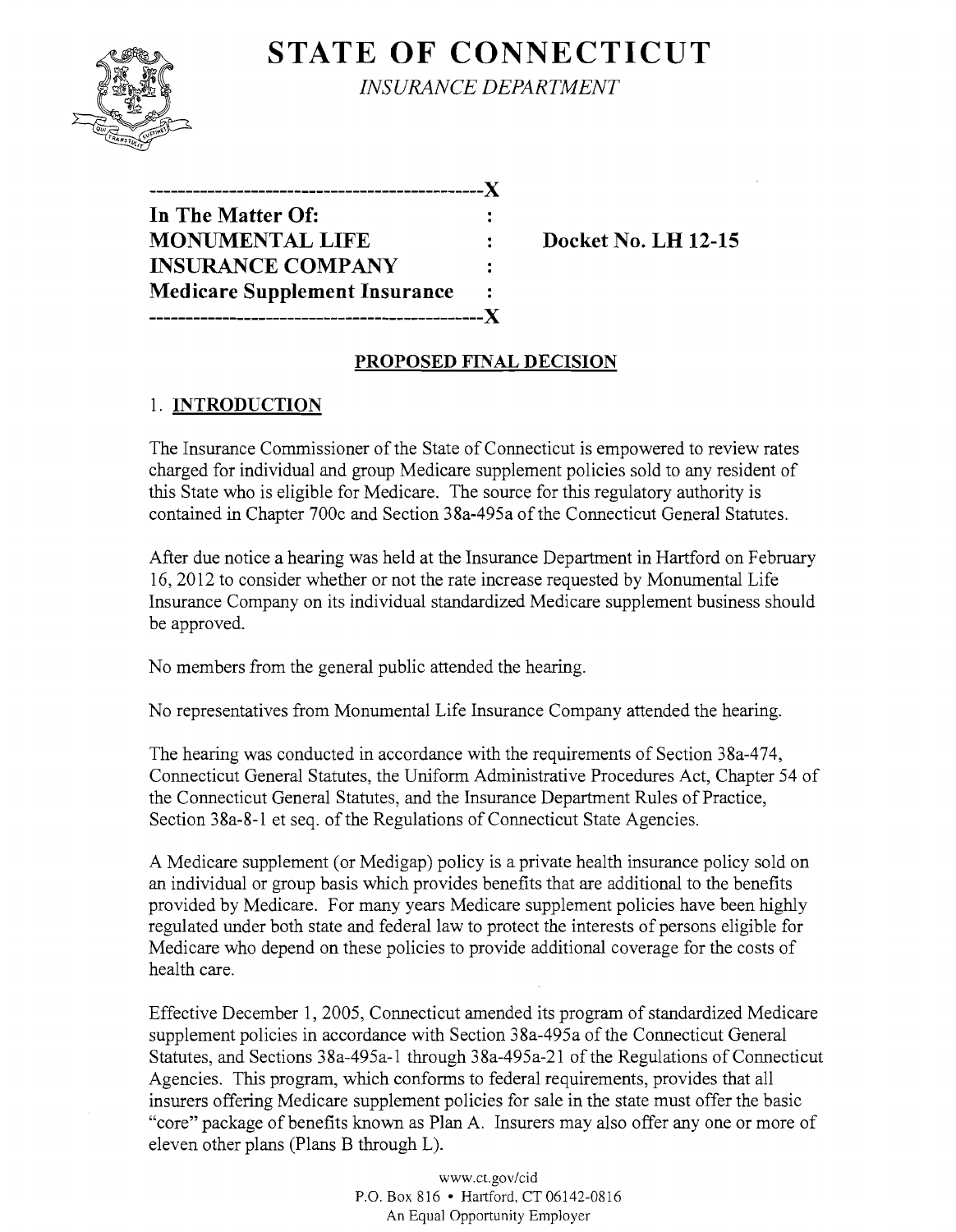Effective January 1,2006, in accordance with Section 38a-495c of the Connecticut General Statutes (as amended by Public Act 05-20) premiums for all Medicare supplement policies in the state must use community rating. Rates for Plans A through L must be computed without regard to age, gender, previous claims history or the medical condition of any person covered by a Medicare supplement policy or certificate.

The statute provides that coverage under Plan A through L may not be denied on the basis of age, gender, previous claims history or the medical condition of any covered person. Insurers may exclude benefits for losses incurred within six months from the effective date of coverage based on a pre-existing condition.

Effective October 1,1998, carriers that offer Plan B or Plan C must make these plans as well as Plan A, available to all persons eligible for Medicare by reason of disability.

Insurers must also make the necessary arrangements to receive notice of all claims paid by Medicare for their insureds so that supplemental benefits can be computed and paid without requiring insureds to file claim forms for such benefits. This process of direct , notice and automatic claims payment is commonly referred to as "piggybacking" or "crossover".

Sections 38a-495 and 38a-522 of the Connecticut General Statutes, and Section 38a-495a-10 of the Regulations of Connecticut Agencies, state that individual and group Medicare supplement policies must have anticipated loss ratios of 65% and 75%, respectively. Under Sections 38a-A95-7 and 38a-495a-10 of the Regulations of Connecticut Agencies, filings for rate increases must demonstrate that actual and expected losses in relation to premiums meet these standards, and anticipated loss ratios for the entire future period for which the requested premiums are calculated to provide coverage must be expected to equal or exceed the appropriate loss ratio standard.

Section 38a-473 of the Connecticut General Statutes provides that no insurer may incorporate in its rates for Medicare supplement policies factors for expenses that exceed 150% of the average expense ratio for that insurer's entire written premium for all lines of health insurance for the previous calendar year.

### II. **FINDING OF FACT**

After reviewing the exhibits entered into the record of this proceeding, and utilizing the experience, technical competence and specialized knowledge of the Insurance Department, the undersigned makes the following findings of fact:

1. Monumental Life Insurance Company has requested the following rate increase on its individual standardized Medicare supplement policy form MS4000IPM:

| Plan | Increase |
|------|----------|
| A    | 4.2%     |
| R    | 4.2%     |
| С    | 4.2%     |
| D    | 4.2%     |
| F    | 4.2%     |
| G    | 4.2%     |

They are also requesting that the rates remain the same for Plans H and 1.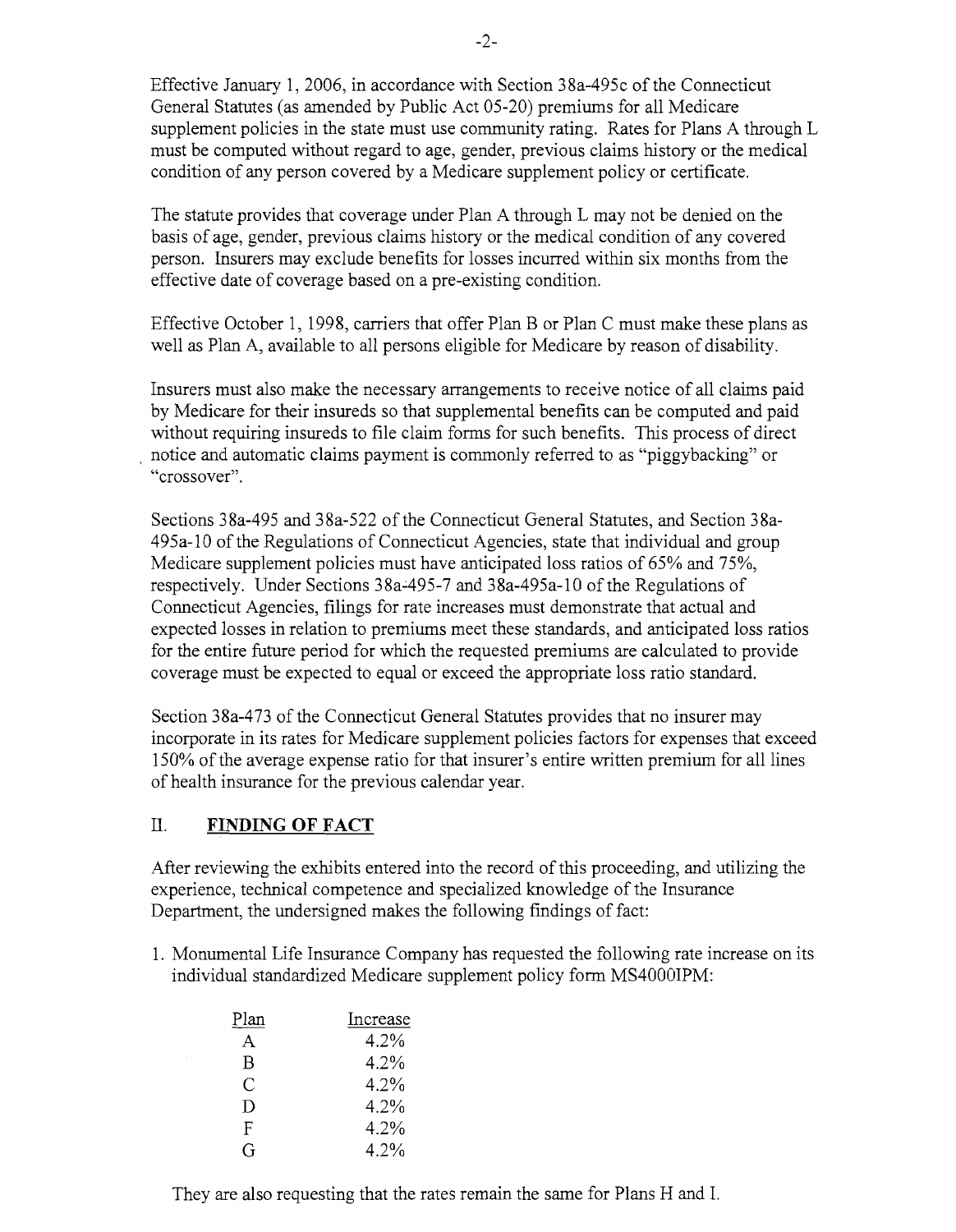2. The following are the number of in-force policies, by Plan, as of  $10/31/11$ , for Connecticut and on a nationwide basis:

| Plan          | Connecticut | Nationwide |
|---------------|-------------|------------|
| A             | 3           | 124        |
| Β             |             | 37         |
| $\mathcal{C}$ | 24          | .237       |
| D             |             | 44         |
| . $F$         | 9           | 192        |
| G             | 2           | 49         |
| H w/o Rx      | 2           | 28         |
| $I$ w/o $Rx$  |             | 82         |
| Total         | 49          | 793        |

3. The following are the last increases approved for each of the Plans:

| Increase | Date     |
|----------|----------|
| 10.0%    | 10/20/09 |
| 10.0%    | 10/20/09 |
| 10.0%    | 10/20/09 |
| 7.0%     | 09/04/08 |
| 10.0%    | 10/20/09 |
| 7.0%     | 09/04/08 |
| 10.0%    | 10/20/09 |
| 10.0%    | 10/20/09 |
|          |          |

- 4. These forms were mass marketed. This block of business is closed.
- 5. The proposed rates are expected to satisfy the Connecticut statutory loss ratio of 65% required of individual Medicare supplement forms.
- 6. Monumental Life certified that their expense factors are in compliance with section 38a-473, C.G.S.
- 7. Monumental Life has conformed to subsection (e) of section 38a-495c, C.G.S. regarding the automatic claims processing requirement.
- 8. The combined loss ratio for Plans A through G on a nationwide basis is 78.4% for 2010,76.7% for 2011 (through September) and 107.2% from inception-to-date.
- 9. Connecticut specific experience is not credible.
- 10. Monumental Life Insurance Company's 2012 Medicare supplement rate filing proposal is in compliance with the requirements of regulation 38a-474 as it applies to the contents of the rate submission as well as the actuarial memorandum.

#### III. RECOMMENDATION

Recommend that the rate increase request for Plans A, B, C, D, F and G be approved as submitted. These rate changes are reasonable in relationship to the benefits, estimated claim costs and the anticipated loss ratios the company expects to realize on these plans.